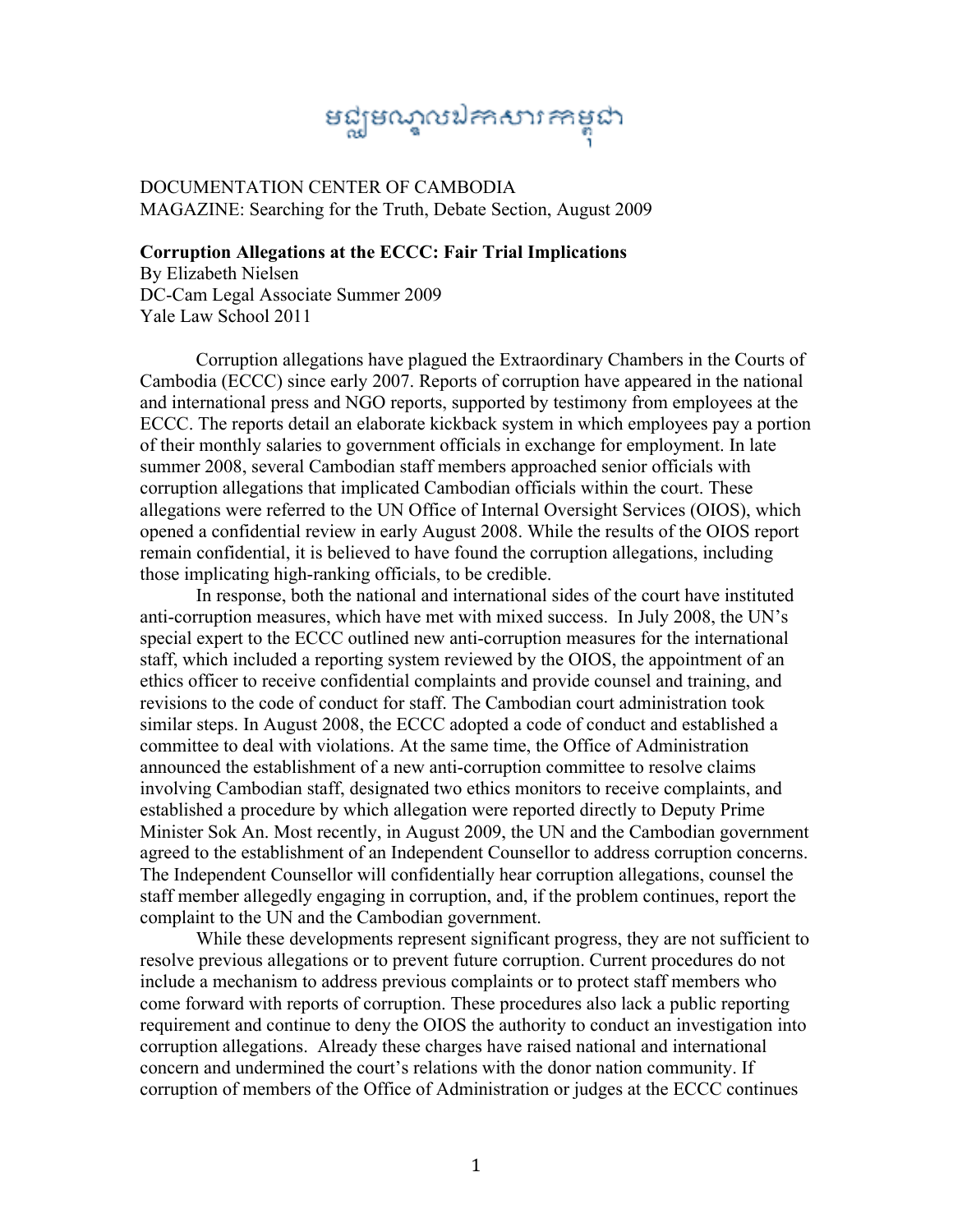with impunity, it will damage the credibility of the court and threaten the impartiality and independence of the trials. This article will discuss the fair trial implications of corruption of administrative staff members and of judges at the ECCC and will present a series of recommendations.

## **Corruption of Members of the ECCC Office of Administration**

 Staff members in the ECCC Office of Administration fulfill a wide variety of roles. The Office of Administration supports the Chambers, the Office of the Co-Prosecutors, the Office of the Co-Investigating Judges and Plenary Sessions in the performance of their functions. As such, the Office of Administration is responsible for meeting the security, physical and administrative requirements of the ECCC, serving as the official channel for internal and external communication of the ECCC, keeping a database of all case files of the ECCC, ensuring the preservation, storage and security of evidence, and coordinating the training of ECCC personnel.

 Corruption of a small number of individual administrative staff members would not necessarily preclude an impartial and independent trial. ECCC core documents, ECCC jurisprudence, and international law do not mandate the independence, the impartiality, or even the appearance of either quality in members of the administrative staff. While Article 31 of the Law Establishing the Extraordinary Chambers requires only that the Director of the Office of Administration "shall be a person of high moral character and integrity." In contrast, Article 10 requires that judges "be independent in the performance of their functions" and possess "a spirit of impartiality." Similarly, the ECCC Internal Rules do not include procedures for the disqualification of administrative staff for conduct in violation of fair trial standards.

 While the court has not ruled directly on this issue, the Co-Investigating Judges have determined that the requirements of independence and impartiality "only apply to magistrates and not to investigators."[1] Since investigators not only fall under the supervision of the Office of Administration but also have been delegated "quasi-judicial authority,"[2] it is very unlikely that, having denied a requirement of independence or impartiality for investigators, the Co-Investigating Judges would create a similar requirement for the entire Office of Administration. This position is consistent with the standards for administrative staff at the other *ad hoc* criminal tribunals.

 However, while bias on the part of a small number of individual administrative staff members is unlikely to directly impact the judicial decision-making process, widespread administrative corruption could have severe fair trial implications. Since all of the case material available to the judges is pre-processed by the administrative staff, staff members have the ability to alter case material so as to give one side an unfair advantage over the other. This would upset the adversarial balance and prevent the equality of arms, or procedural equality of the parties. If widespread administrative corruption causes a judicial decision to be based on tampered evidence, it will distort the course of justice and preclude an impartial and independent trial.

 In addition to potential fair trial implications, widespread administrative corruption would impair the legitimacy of the ECCC with the domestic and international public and runs counter to the goal of setting best practice examples for the courts. As a hybrid court, the ECCC bears the burden of setting best practice examples for domestic courts. This burden is particularly relevant for the ECCC since the Cambodian judicial system is universally acknowledged to be weak, lacking in independence, and rife with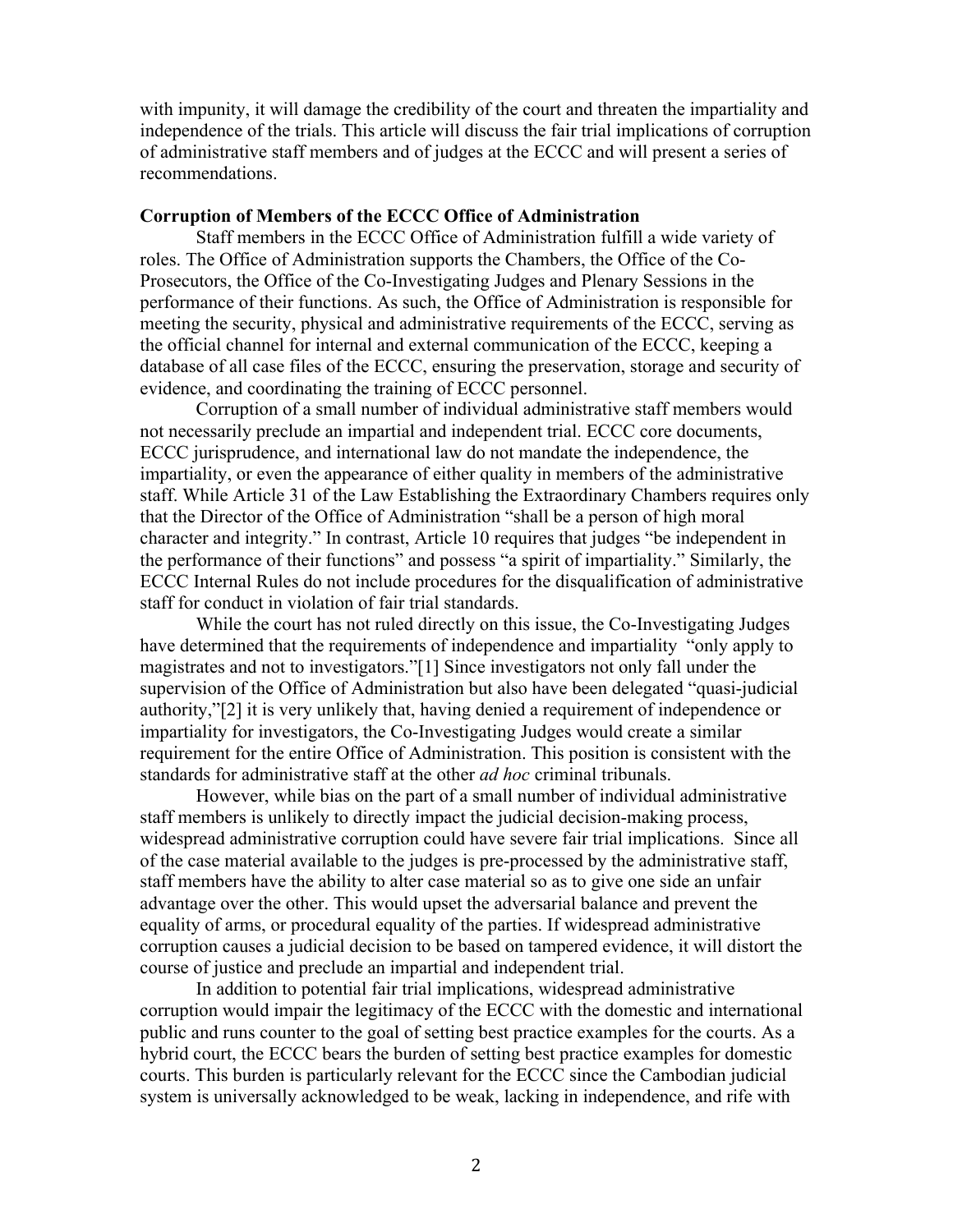corruption. If the ECCC allows widespread administrative corruption to flourish with impunity, it will signal a tolerance or even approval of corruption. This would squander the opportunity to provide a model of a fair trial for the Cambodian legal system, legal community, and general public and would also undermine the dignity and reputation of the ECCC.

 A successful response to widespread administrative corruption requires alterations to the current anti-corruption mechanisms, such as instituting a protection mechanism for witnesses and whistleblowers, increasing international oversight, and providing for a judicial remedy. While the creation of the Independent Counsellor position addresses a primary failing of previous anti-corruption mechanisms, the requirement that Cambodian staff members report corruption allegations only to national ethics monitors instead of directly to UN officials, it was not accompanied by a protection mechanism for staff members who report corruption. The kickback system is alleged to be extensive and to include high-level Cambodian officials, and staff members who have made complaints of corruption in the past have reportedly been threatened and harassed. The addition of an Independent Counsellor is unlikely to encourage staff members to report instances of corruption if there is not a system in place to ensure their protection and that of their families. In order to successfully address widespread administrative corruption, anticorruption mechanisms must include protection mechanisms.

 The ECCC should also consider the possibility of increased international oversight to address widespread administrative corruption. International criminal tribunals have had analogous issues with corruption of court staff and difficulties with senior administrative officials, but they benefit from a higher level of international oversight than the ECCC. The UN Office of Internal Oversight Services (OIOS) has been particularly effective in conducting investigations and issuing recommendations to ICTR and ICTY. In contrast, the Government of Cambodia maintains the exclusive right to respond to corruption allegations that implicate Cambodian officials without international assistance. For example, the OIOS was not permitted to conduct an "investigation" into corruption allegations at the ECCC, instead conducting a "review" to determine whether the allegations were sufficiently credible to justify a Cambodian investigation. Considering the promising record of other OIOS investigations and the inability of the Office of Administration to objectively and effectively police itself if compromised by widespread corruption, the ECCC should consider increasing international oversight, such an official OIOS investigation or a joint international and Cambodian investigation of national staff members. At the very least, the ECCC should release the results of the 2008 OIOS review to the parties, as requested by defense counsel and the civil parities and supported in principle by the prosecution.

 If administrative remedies are not sufficient to address widespread administrative corruption, a judicial remedy will become appropriate. As stated previously, widespread corruption could directly impact judicial decision-making if it becomes so severe as to alter the body of evidence to favor one side over another or if it impairs the perception of the ECCC as an independent and impartial institution. In either case, a judicial remedy could be mandated to preserve the integrity of the proceedings. Under the Internal Rules, "investigative or judicial action may be annulled for procedural defect only where the defect infringes the rights of the party making the application." If widespread administrative corruption becomes so severe as to preclude a fair trial, the judges may be required to annul the proceedings for procedural defect.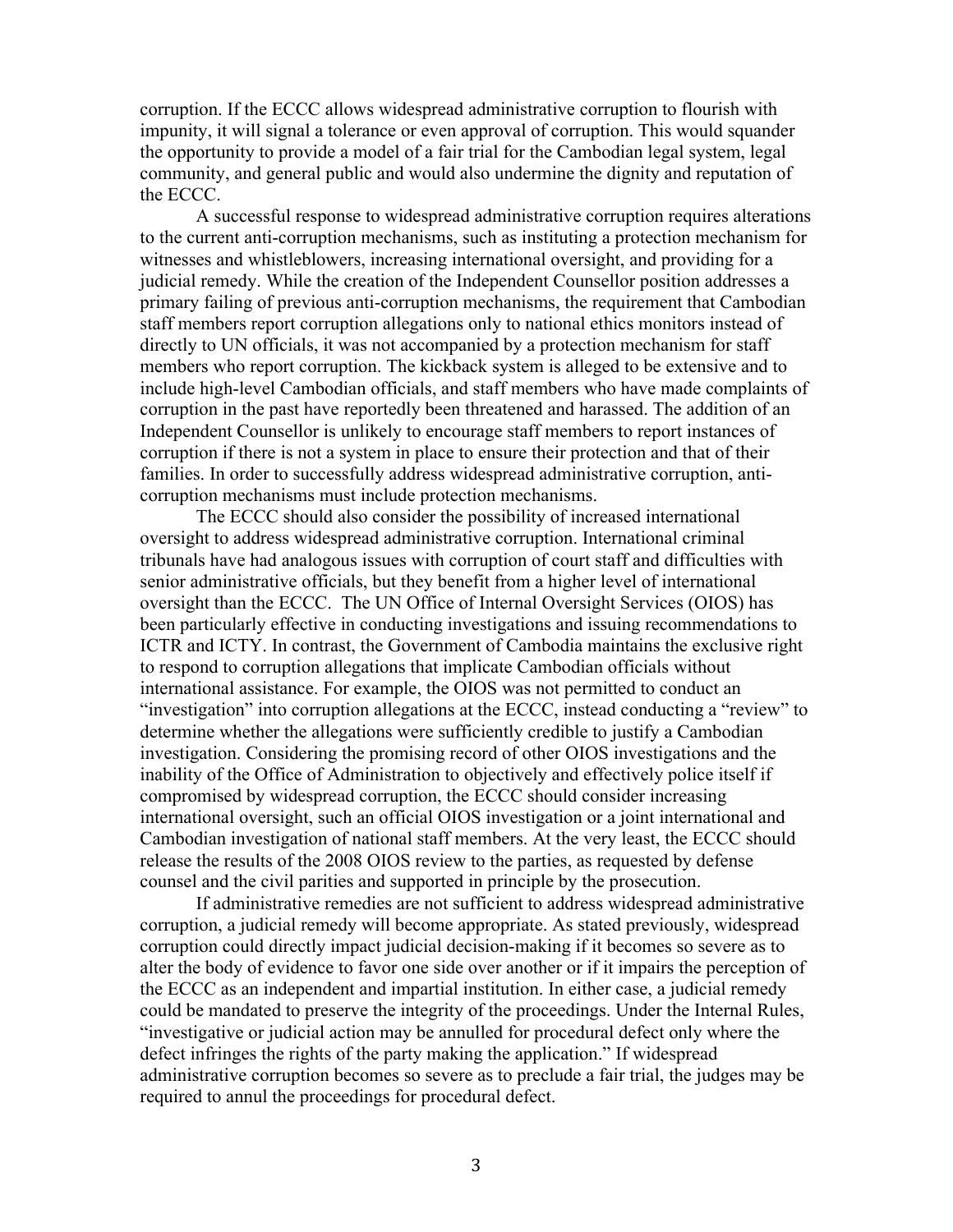## **Corruption of Judges at the ECCC**

 Corruption of the judges at the ECCC could preclude an impartial and independent trial, particularly if it affects judicial decision-making or judicial selection. Unlike administrative staff members, ECCC core documents explicitly require judges to exercise both impartiality and independence. Independence refers to the ability of a judicial decision-maker to determine a matter without improper influence from another branch of government, the parties, or another source. Impartiality is closely linked to neutrality and requires that a judicial decision-maker to approach a particular case or issue without prejudice. Impartiality has both a subjective aspect, referring to actual bias, and an objective aspect, referring to the appearance of bias. Both qualities are threatened by judicial corruption.

 Corruption of the Judges at the ECCC would impair impartiality if it impacts judicial decision-making in a particular case, subjecting the judge in question to disqualification.

ECCC law provides for the disqualification of a judge in cases in which the judges has a personal or financial interest or concerning which the Judge has, or has had, any association which objectively might affect his or her impartiality, or objectively give rise to the appearance of bias. In order to meet this test, the party moving for disqualification must meet a high threshold to overcome the presumption of impartiality that attaches to judges, based on their oath and qualifications for appointment. To meet this burden, the party moving for qualification must establish either actual or perceived bias. Perceived bias can be demonstrated under the reasonable observer test, which The ICTY Appeals Chamber established in the Furundiza Judgment and which the ECCC Pre-Trial Chamber adopted in the Judge Ney Thol decision.[3] Under the reasonable observer test, there is an unacceptable appearance of bias if the circumstances would lead a reasonable observer, properly informed, to reasonably apprehend bias. The reasonable observer test is consistent with similar tests for bias in international and domestic legal systems.

 While the reasonable observer test does not require the establishment of actual bias, the bias apprehended must have a nexus to the case at hand and may not be a farfetched and difficult proposition. Under current international standards, in order to succeed on an application for disqualification, the motion must demonstrate that it is possible for a reasonable observer, properly informed, to reasonably apprehend that participation in a kickback system in exchange for employment would create and "existing or potential financial temptation either to acquit or convict this Applicant, or all defendants from his faction, or all defendants."[4] Based on the current allegations, a judge who engages in a kickback system in exchange for employment but without clear pressure to favor one side over another in a particular case is unlikely to face disqualification.

While judicial corruption is unlikely to preclude impartiality unless it directly affects judicial decision-making, judicial corruption is likely to impair independence by compromising the judicial selection process or preventing judges from exercising independence in the performance of their functions. Cambodian judges at the ECCC are appointed by the Supreme Council of the Magistracy, which consists of nine members, appointed by the King, and has been criticized in the past for functioning as an auxiliary of the ruling party. The first article of the United Nations Transitional Authority in Cambodia (UNTAC) Code incorporates the Basic Principles on the Independence of the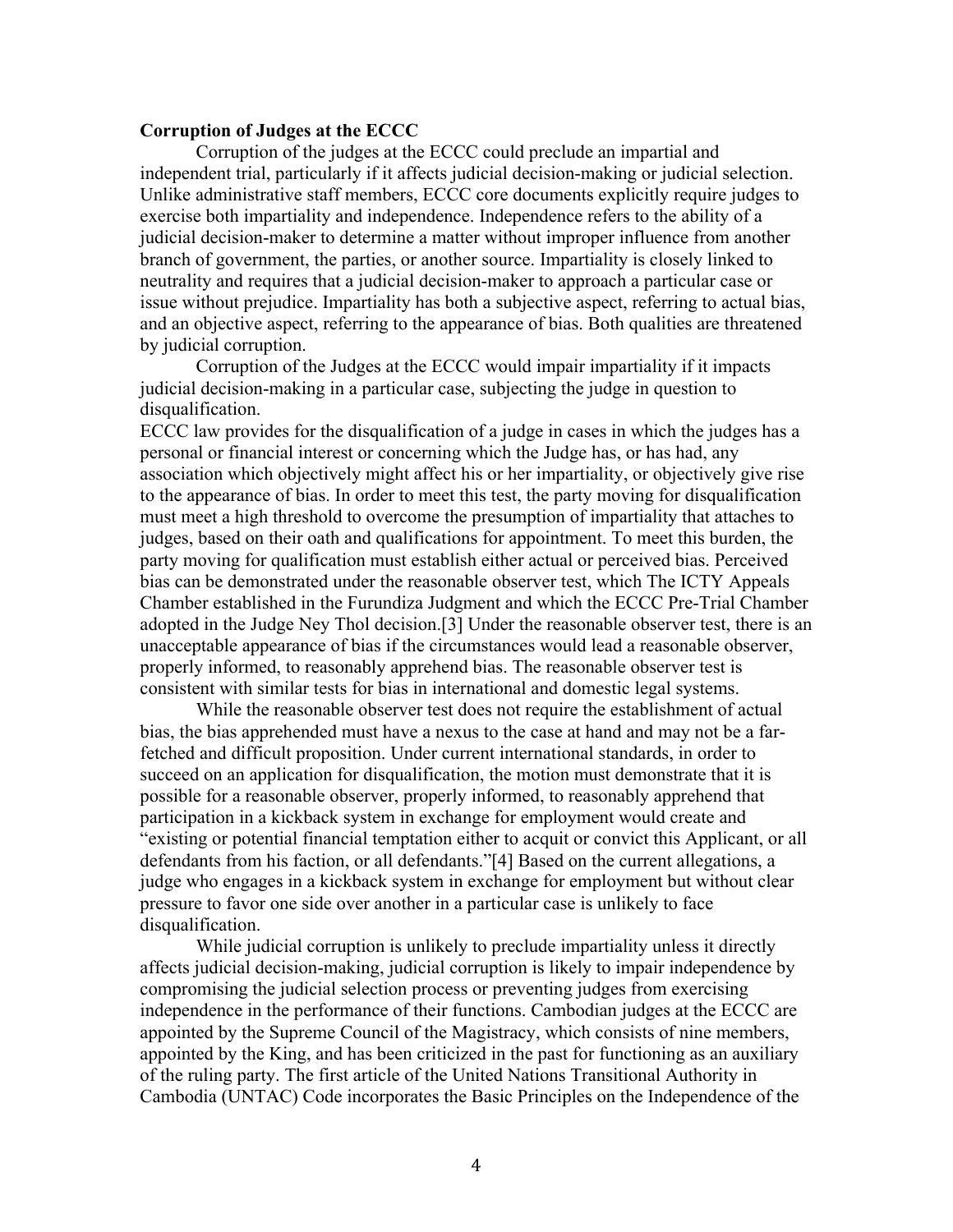Judiciary ("Basic Principles"), which require that any method of judicial selection shall safeguard against judicial appointments for improper motives. If judicial selection is affected by the kickback system, the judicial appointments would be based on improper motives and could discriminate against judges without the financial assets or political connections necessary to participate in the system. This would be in violation of the Basic Principles.

 In addition to compromising the integrity of the judicial selection process, a kickback system could threaten the independence of the court by granting the government undue influence over judicial decision-making. If judges participate in the kickback system in order to gain judicial appointments, they could feel beholden to their government regardless of whether payments continue after appointment to the ECCC. If judicial decision-making is affected, it would impair the ability of judges to be independent in the performance of the functions. Additionally, it would upset the delicate balance between judicial independence and state control over appointment. While all tribunals struggle with this balance, without exception all international tribunals require that judges exercise and maintain independence in the functions of their office.

 As with widespread administrative corruption, if judicial corruption precludes judicial independence, it would fail to set best practice examples for domestic courts. Cambodia's authoritarian legacy created a domestic legal system where courts served as instruments of the state. Today, this situation is compounded by a countrywide lack of resources and legal training so that the Cambodian judiciary suffers not only from problems of capacity, but also from a negative attitude towards judicial independence and impartiality. The ECCC offers a way to demonstrate the importance of independent and impartial trials while providing direct legal training and trial experience to the Cambodian court actors involved. If judicial corruption at the ECCC were to compromise independence of the court, this would squander the opportunity to set best practice examples for domestic courts. If judicial corruption continues with impunity, it could further weaken legal development efforts by sending a message that the ECCC condones corruption.

 Since judicial corruption could preclude an independent trial by compromising judicial selection and granting the government undue influence over the proceedings and would fail to set best practice examples, efforts should be made to address and prevent judicial corruption. While the ECCC core documents do not provide for a procedure to remove judges other than through disqualification, the parties that appoint the judges could seek their removal. The Cambodian Constitution provides that the King shall be "the guarantor of the independence of the Judiciary"[5] and, upon proposals by the Supreme Council of the Magistracy, the King shall sign decrees appointing, transferring or removing judges.[6] If the judicial selection process is in violation of the Basic Principles or if the judges are not independent in their functions, the King should seek their removal. Donor nations could encourage such action by withholding funding or through public pressure with national or international attention to the issue.

 Additionally, if judicial corruption were to continue and was sufficient to compromise the independence of the court, a judicial remedy could be mandated in order to preserve the integrity of the proceedings. Under the Internal Rules, "investigative or judicial action may be annulled for procedural defect only where the defect infringes the rights of the party making the application."[7] If judicial corruption becomes so severe as to preclude and independent trial, the judges may be required to annul the proceedings for